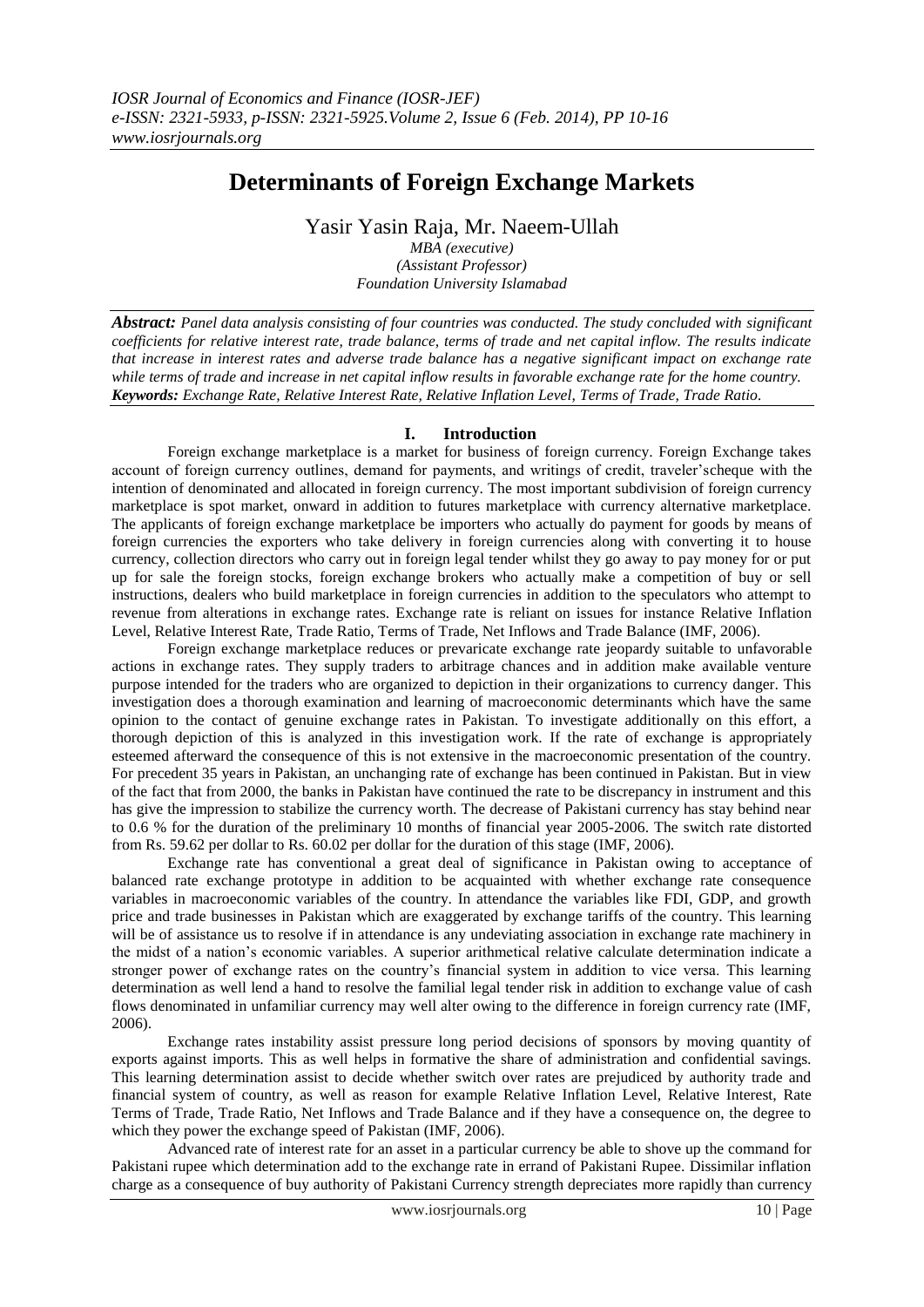of some additional country, which determination put in to engagements of exchange rate. Government might in addition to inflict constraint on currency business; Pakistani Government possibly will in addition pay money for or put up for sale the currencies in enormous currencies to regulate the current exchange rate. Rise in investment chances in Pakistan show the way to incursion of foreign currency money to Pakistani Rupee in that way transport downward the exchange rate. Speculators as well as treasury directors' pressure exchange tempos pressure group in exchange rates by buying and selling foreign currencies with prospect of superior proceeds by taking advantage of market inefficiencies. The quanta of their process have an effect on the exchange rates (IMF, 2006).

# **II. Literature Review**

Hong and Lee (2003) and Meese and Rogoff (1990) made use of non parametric method to document with the intention of still non parametric models were not clever enough to do better than random walk model in the meadow of exchange rate forecast. Meese and Rogoff (1991), as well included non-linearity keen on their econometric modeling of exchange rate performance other than completed so as to such addition did not look up the forecasting competence of economic models. Rossi (2006) disputed that segment of exchange rate variations gave details by economic models were approximately zero. In experiential study of nominal exchange speed travels, she recognized with the intention of some countries accidental walk models that were unsuccessful to give details exchange rate pressure group. This judgment discarded the conversation that macroeconomic variables have no connection with exchange rate pressure group. As a consequence, the negative response of macroeconomic models capacity not is outstanding to their insignificance by means of exchange rate to a certain extent outstanding to their wobbly relationship above time. The query, whether obtainable economic models of exchange rate hit accidental walk model or not, is anxious but current respond to this query is that the Random walk models better clarify the activities in exchange rate excluding they pay no attention to economic assumptions (Meese and Rogoff, 1983; and Rivard & Thomas, 2007). Researchers have contrasted economic representations with random walk and additional autoregressive methods but no employment has been accomplished on what the widespread reasons are that cause variations in emerging Asian economies. On the other hand, many researchers encompass renowned that neural system replica of exchange rate forecasting contain the authority to beat the random walk model. But answers of preponderance of these representations are pedestal on out of example forecasting aptitude not on in the example forecasting. for instance, Kuan and Liu (1995) practical Neural Networks systems on daily money prices and account subordinate absent of sample forecasting mistakes when contrasted to individuals of random walk models. Their answers were sustained by Brooks (1997). In addition, important investigations have been carrying out on belongings of outliers in the sequence. Nearly everyone usually account belongings are prejudiced parameter, which damage the forecasting presentation of exchange rate models (Ledolter, 1989; Hotta, 1993; Gao, 2000; and Ghirmai, 2011).

Currencies trade inside foreign exchange markets pedestal on supposed exchange rates (Dada, 2004). An augment (reduced) in the swap rate, extracted in indirect terms, earnings that the familial currency is appreciating (depreciating) against the foreign currency. The genuine exchange rate that is described as the supposed exchange rate increased by the ratio of cost levels, events the comparative acquiring power of the currencies. An augment in the real exchange velocity (Rd/f) entails a decrease in the relative acquiring power of the domestic currency. an assortment of studies have been approved out to approximate relationship involving Relative Interest Rate, Trade Balance, Relative Inflation Level, Terms of Trade, Trade Ratio and Net Inflows and Exchange rates, which have stated mixed consequences. These studies were by Akhtar and Hilton (1984), Cushman (1983), Steinherr and Peree (1989), Svensson and Persson (1989), Pozo (1992), Kumar and Dhawan (1991) and Kenen and Rodrik (1986).

Lanyi and Suss (1986) have exposed from side to side their investigate paper that exchange rate unpredictability have an effect on the domestic currency in addition to prices of exports and imports and basket the international trade. It is unspecified with the intention of an augment in risk determination guide the risk averter to fewer risky businesses. This is established by De Grauwe (1988) from side to side his investigate paper. The risk averter takes keen on reflection the most awful probable situation and for this reason these radically turn down the option of revenues. An extreme real rate of exchange has unenthusiastic wellbeing consequence i.e. it decrease the stage of trade completed worldwide and have an effect on investment conclusions thus hindering economic expansion. An exchange rate is the cost of solitary currency comparative to a further one. Alteration in the exchange rate has an effect on the cost of exports and imports in addition to therefore collective demand. for instance, a subordinate euro comparative to supplementary currencies construct European exports cheaper in world's marketplace along with foreign harvest sold in Europe that are the European imports which are additionally expensive. Consequently, an inferior euro is supposed to reason European exports to augment and imports to turn down which will source the AD, the aggregate demand curve to move to the right. On the other hand, a stronger euro decreases exports and lifts up the imports, and the AD curve moves to the left."It is significant to appreciate that in attendance there is dissimilarity among referring to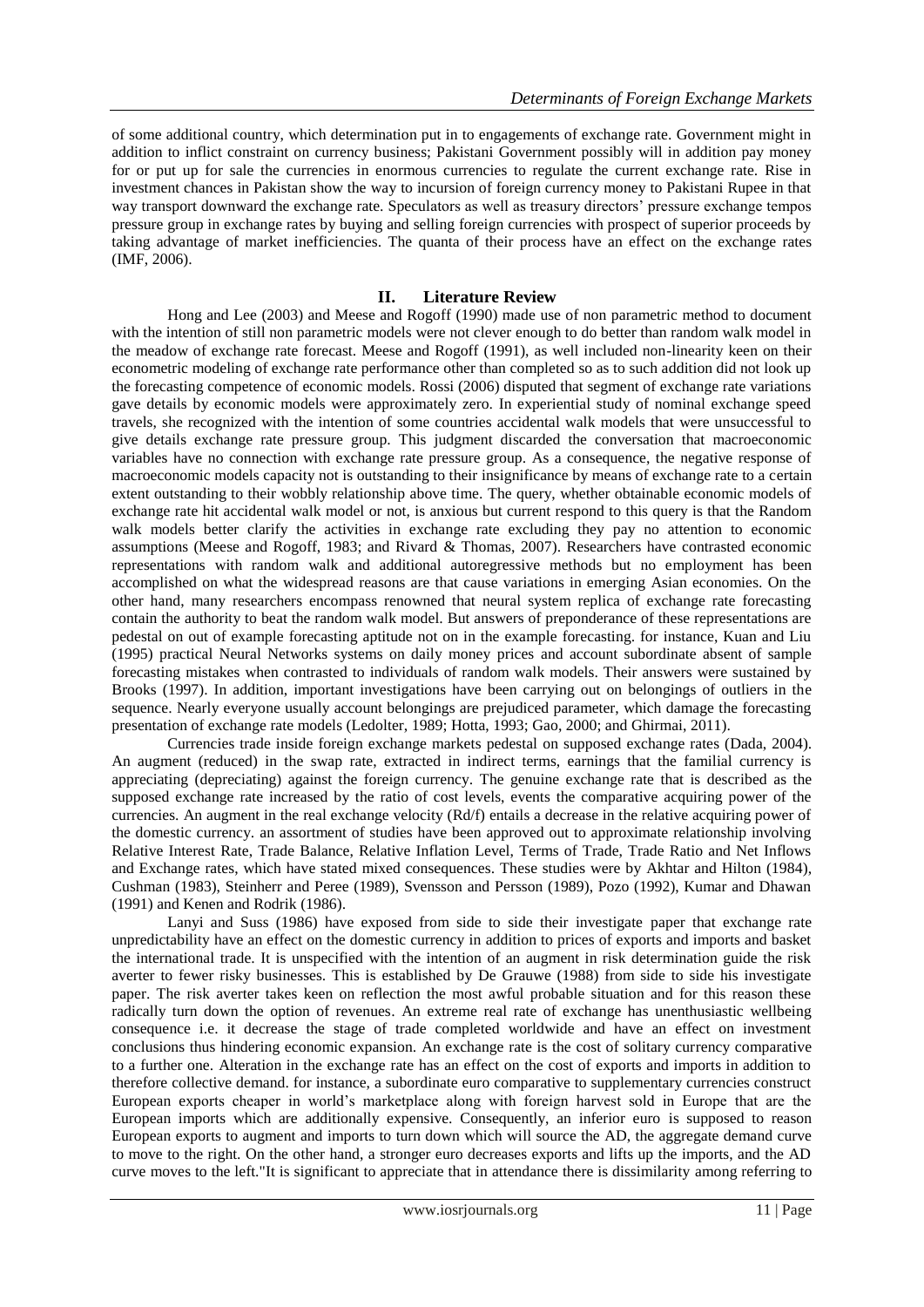an individual currency as well as an exchange rate. An individual can grasp an entity currency (for instance, in a EUR 100 million set down), other than an exchange rate refers to the cost of single currency in conditions of one more (for instance, the exchange rate among the EUR and USD). An entity currency knows how to be remarkable, but present are forever two currencies concerned in an exchange rate: the price of one currency comparative to an additional. The exchange rate is the numeral of units of single currency (described the price currency) that one component of one more currency which is also described as the base currency will buy. A corresponding way of recitation the exchange rate is as the price of one component of the Base Exchange in conditions of the price currency. A reduce in the exchange rate would signify that the euro expenses a smaller amount or so as to fewer U.S. dollars are desired to buy one euro. In supplementary language, a refuse in this exchange rate specify that the USD is realizing next to the EUR or, consistently, the EUR is devaluing next to the USD. The exchanges rates explained on top of are referred to as ostensible exchange rates. This is to differentiate them on or after real exchange rates, which indices over and over again build by economists as well as other marketplaces forecasters to review alterations in the relative purchasing authority of one currency as contrasted with a different one. Creating these index necessitate regulate the nominal exchange rate by means of the price stages in every country of the currency couple therefore the name is real exchange rates, in arrangement to contrast the comparative purchasing power among countries (Milton, 1953; and Kashyap& Jeremy, 2007; and Dreher et al, 2008)

Even though genuine exchange rates are able to exert a number of powers on nominal exchange rate movements, they are merely single of a lot of issues; it is able to be very difficult to unscramble each and every one of these inter-relationships in a very multifaceted and vibrant Foreign exchange marketplace. For this reason, it is supposed to not be astonishing with the intention of real exchange rates, which reflect changes in comparative purchasing influence which encompass poor pathway documentation as a forecaster of expectations nominal exchange rate arrangements (Milton, 1953; Rao, 1989; and Horne &Wachowicz, 2000).

# **Sample:**

# **III. Methodology**

Our sample includes four countries because these countries have developing economies and the data for different variables used in the study is available throughout the sample period.

## **Data:**

Data for different variables was obtained from IMF CD-ROM, World Bank, Government of Pakistan Statistics. The primary reason for using these sources was the authenticity of these figures. The data consisted of 43 countries years' observation. The observations of each variable were obtained from the years 1970-2012 for every country that is included in this sample.

# **Regression Model:**

The panel regression model is as follows

 $(ER)_{i,t} = alpha_0 + beta(gdp)_{i,t} + beta(cpi)_{i,t} + beta(rir)_{i,t} + beta(ril)_{i,t} + beta(tot)_{i,t} + beta(tr)_{i,t}$  + beta(tb)<sub>i,t</sub> + beta(nki)<sub>i.t</sub> +  $e_t$ Where, i = is Cross sectional unit. In our case these are the countries taken as cross sectional unit. t =is Time series. In our case it was taken as years. GDP=is Taken From World Bank. CPI= is Consumer Price Inflation Exchange Rate= Foreign Currency in that case it was dollars express in local currency.  $\text{RIR}_{t} = i_t^{f}/i_t^{h}$  $\text{RIL}_{t} = I_t^{\text{f}} / I_t^{\text{h}}$  $TOT_t^f = X_t^f / X_t^f$  $TR_t = NominalGDP_t/(Imports + Exports)$ <sub>t</sub>  $TB_t = (Express - \text{Imports})_t / GDP_t$  $NKI=Net Capital Inflows / GDP<sub>t</sub>$ 

# **Panel Data Regression Model:**

We used three panel data regression models which are 1.) Common Effect model 2.) Fixed effect model 3.) Random effect model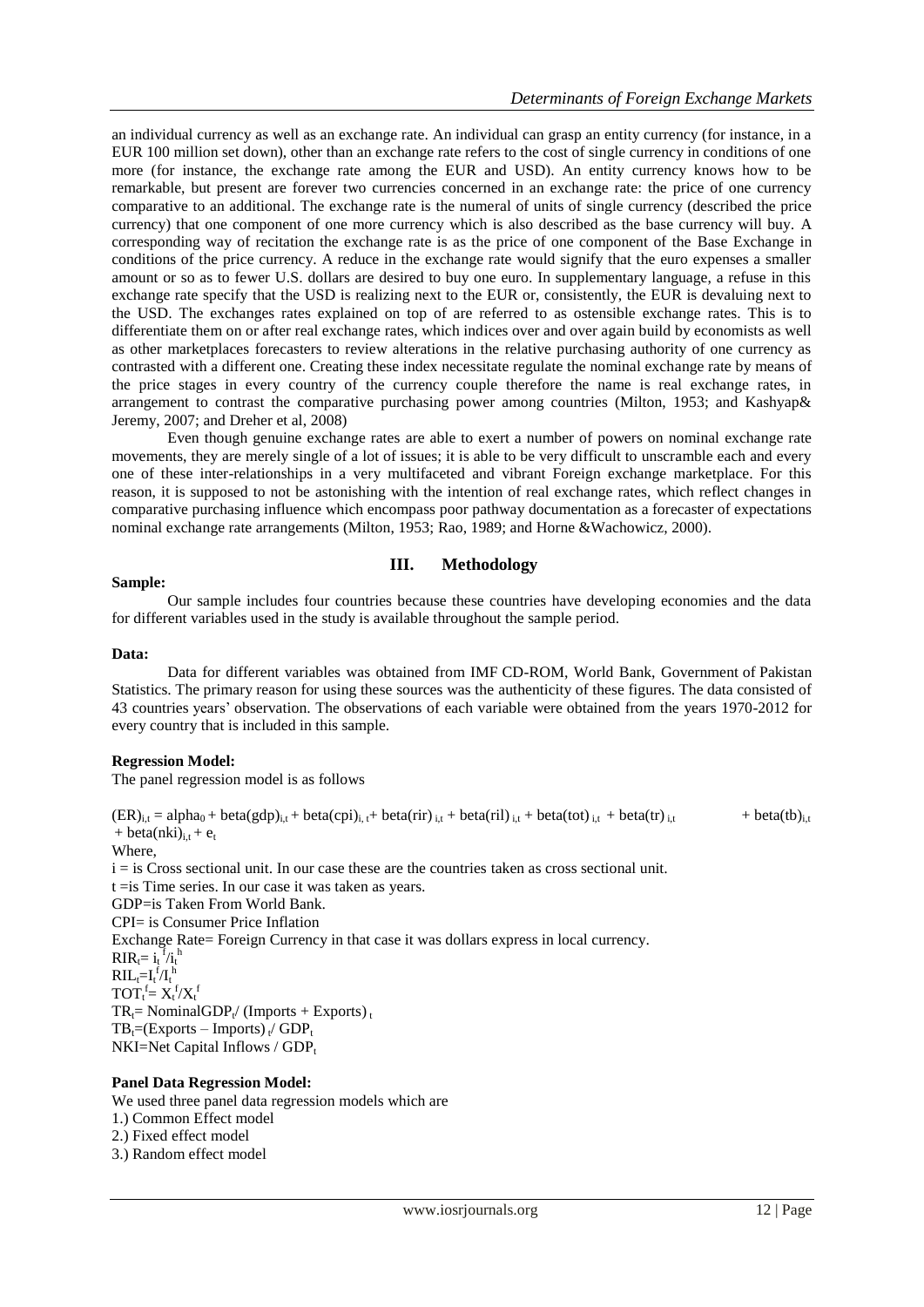# **1.) Common Effect Model:**

The underline assumption of common effect model is homogeneity of Cross-sectional units. The common effect model is as under.

 $(ER)_{i,t} = alpha_0 + beta(gdp)_{i,t} + beta(cpi)_{i,t} + beta(rir)_{i,t} + beta(ril)_{i,t} + beta(tot)_{i,t} + beta(tr)_{i,t}$ + beta(tb)<sub>i, t</sub>+ beta(nki)<sub>i,t</sub> + e<sub>t</sub>

Here it assumes that intercept will be save for all cross-sectional unit, however there is a serious disadvantage to this simplicity. Our sample consists of countries which although are developing economies but are different in the context of culture, economic control etc. thus we may not obtain the robust and generalize able results using common effect model.

# **Heteroskadascity Test:**

Most of the panel data variables are prone to heteroskadascity bias. That is the presence of outlier's data. In order to detect heteroskadascity

We will use Breusch-Pagan/Cook-Weisberg test for heteroskadascity under the following hypothesis

H0: There is no heteroskadascity in the data. H1: There is heteroskadascity in the data.

The p-value of 0.05 or less will indicate that our data is having the problem of heteroskadascity. Once the heteroskadascity is detected we will conduct all tests using the robust standard errors.

# **2.) Fixed Effect Model:**

The assumptions of fixed effect model show that all the cross-sectional have unique intercept. Thus it recognizes the heterogeneity of the cross-sectional units However; it assumes that other characteristics are homogenous. The fixed effect model in our case is as follows.

 $(ER)_{i,t} = alpha_i + beta(gdp)_{i,t} + beta(cpi)_{i,t} + beta(rir)_{i,t} + beta(ril)_{i,t} + beta(tot)_{i,t} + beta(tr)_{i,t}$ + beta(tb)<sub>i,t</sub> + beta(nki)<sub>i,t</sub> + e<sub>t</sub>

However, it does not control the biasness that may originate from error terms. Further in the cases where we have fewer firm year observation, then fixed effect model will have less Robust results than random effect model.

# **3.) Random Effect Model:**

This model controls for the biasness caused by the error term. It is ideal,when firmyear observations are low. Random effect model used in our study is elaborated as follows  $(ER)_{i,t} = alpha_0 + beta(gdp)_{i,t} + beta(cpi)_{i,t} + beta(irr)_{i,t} + beta(ril)_{i,t} + beta(tot)_{i,t} + beta(tr)_{i,t}$ + beta(tb)<sub>i,t</sub> + beta(nki)<sub>i,t</sub> + e<sub>t</sub>

# **Housman Tests:**

Mostly fixed effect model and random effect model provides same results but occasionally that may differ. In this case in order to identify which model is providing more Robust and generalize able results, we would conduct Housman test following hypothesis using stata 10.

H0: Fixed effect results are accepted.

H1: Random effect results are accepted.

A p=value of 0.05 or less will enable us to reject Null hypothesis (H0) and accept alternative hypothesis (H1).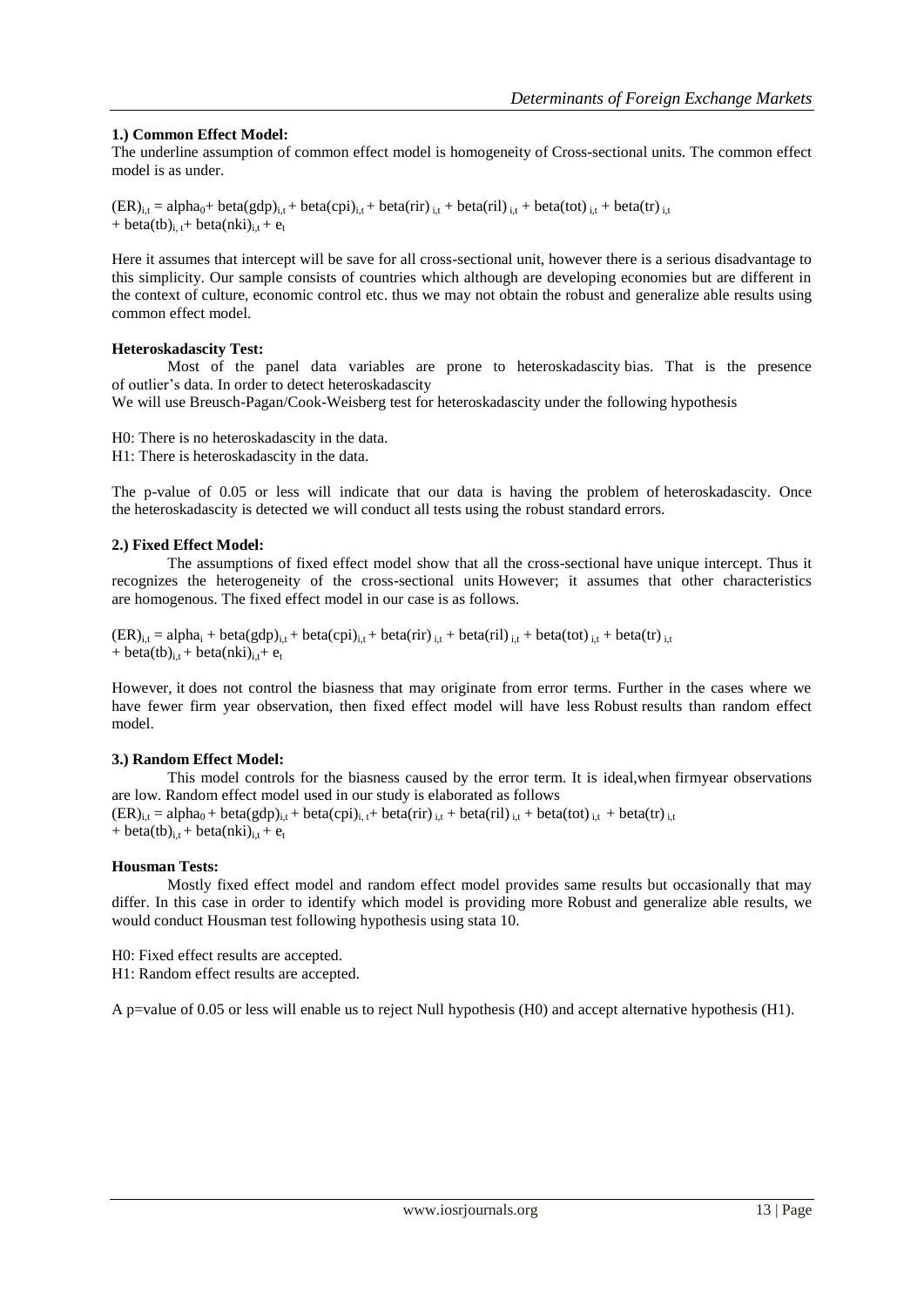#### **IV. Results andDiscussions Table 1 Correlation Test Result**

|      | lner      | rir       | ril       | tot       | tr        | tb        | nki    |  |  |  |
|------|-----------|-----------|-----------|-----------|-----------|-----------|--------|--|--|--|
| lner | 1.0000    |           |           |           |           |           |        |  |  |  |
| rir  | $-0.2033$ | 1.0000    |           |           |           |           |        |  |  |  |
| ril  | $-0.2314$ | 0.3900    | 1,0000    |           |           |           |        |  |  |  |
| tot  | 0.3432    | $-0.0116$ | 0.0023    | 1.0000    |           |           |        |  |  |  |
| tr.  | $-0.3079$ | $-0.1972$ | $-0.0741$ | $-0.0036$ | 1,0000    |           |        |  |  |  |
| tb   | 0.1637    | $-0.1698$ | $-0.1233$ | 0.7834    | 0.3919    | 1.0000    |        |  |  |  |
| nki  | 0.3320    | 0.0960    | 0.0408    | 0.1110    | $-0.4152$ | $-0.1469$ | 1,0000 |  |  |  |

It represents the correlation matrix of our variables of study. It can be clearly seen that there are no independent variables that are significantly correlated with one another. This indicates the fact that our data is free from the problems caused by multi-correlation. **Appendix1** 

| Аррении                              |                                                                                 |                                                                      |                                                          |                                                    |                                                                                 |                                                                             |  |  |  |
|--------------------------------------|---------------------------------------------------------------------------------|----------------------------------------------------------------------|----------------------------------------------------------|----------------------------------------------------|---------------------------------------------------------------------------------|-----------------------------------------------------------------------------|--|--|--|
| lner                                 | Coef.                                                                           | Std. Err.                                                            | t                                                        | P >  t                                             | [95% Conf. Interval]                                                            |                                                                             |  |  |  |
| rir<br>ril<br>tot<br>tr<br>tb<br>nki | $-1.247312$<br>$-.503202$<br>4.249972<br>$-.2251597$<br>$-.8521094$<br>43.87136 | .4285893<br>.1899146<br>1.614859<br>.0712568<br>6.884977<br>14.83161 | $-2.91$<br>$-2.65$<br>2.63<br>$-3.16$<br>$-0.12$<br>2.96 | 0.004<br>0.009<br>0.009<br>0.002<br>0.902<br>0.004 | $-2.093538$<br>$-.878178$<br>1.061521<br>$-.3658523$<br>$-14.44612$<br>14.58715 | $-.4010856$<br>$-.1282259$<br>7.438423<br>$-.084467$<br>12.7419<br>73.15556 |  |  |  |
| cons                                 | .9602573                                                                        | 1.666435                                                             | 0.58                                                     | 0.565                                              | $-2.330028$                                                                     | 4.250542                                                                    |  |  |  |

We started our analysis by estimating the common effect model whose results are reported in Appendix 1. The result indicates that RIR, RIL and TR have negative significant coefficients while TOT and NKI have positive significant coefficients. However we cannot rely on these results because we have not tested our data for heteroskadascity.

## **Hettest Result**

```
Breusch-Pagan / Cook-Weisberg test for heteroskedasticity
Ho: Constant variance
Variables: fitted values of lner
```
34.40  $chi2(1)$  $=$  $Prob > chi2$  $=$  $0.0000$ 

The heteroskadascity test results reported above has that a p-value of 0.00 that indicates that we accept the alternative hypothesis where we accept the presence of heteroskadascity data. After detecting heteroskadascity we winsorize data for outliers and will conduct all panel data estimation techniques with robust standard errors.

| lner | Coef.       | Robust<br>Std. Err. | t       | P >  t |             | 195% Conf. Intervall |
|------|-------------|---------------------|---------|--------|-------------|----------------------|
| rir  | $-1.247312$ | .3760583            | $-3.32$ | 0.001  | $-1.989819$ | $-.5048052$          |
| ril  | $-.503202$  | .1312097            | $-3.84$ | 0.000  | $-.7622685$ | $-.2441355$          |
| tot  | 4.249972    | 1.190936            | 3.57    | 0.000  | 1.898534    | 6.60141              |
| tr   | $-.2251597$ | .0561604            | $-4.01$ | 0.000  | $-.3360453$ | $-.1142741$          |
| tb   | $-.8521094$ | 4.964298            | $-0.17$ | 0.864  | $-10.65385$ | 8.949628             |
| nki  | 43.87136    | 14.7496             | 2.97    | 0.003  | 14.74908    | 72.99364             |
| cons | .9602573    | 1.17707             | 0.82    | 0.416  | $-1.363803$ | 3.284318             |

# **Table 2.1**

| <b>Table2.2 Fixed Effect Model</b>           |                                                                                                   |                                                                                 |                                                                        |                                                             |                                                                                                    |                                                                                       |  |  |
|----------------------------------------------|---------------------------------------------------------------------------------------------------|---------------------------------------------------------------------------------|------------------------------------------------------------------------|-------------------------------------------------------------|----------------------------------------------------------------------------------------------------|---------------------------------------------------------------------------------------|--|--|
| lner                                         | Coef.                                                                                             | Robust<br>Std. Err.                                                             | t                                                                      | P >  t                                                      |                                                                                                    | [95% Conf. Interval]                                                                  |  |  |
| rir<br>ril<br>tot<br>tr<br>tb<br>nki<br>cons | $-.2864538$<br>$-.0629658$<br>6.698476<br>$-.106281$<br>$-24.03272$<br>$-39.48752$<br>$-1.513921$ | .9334114<br>.1820026<br>1.69199<br>.0655308<br>6.132673<br>18.18159<br>1.754037 | $-0.31$<br>$-0.35$<br>3.96<br>$-1.62$<br>$-3.92$<br>$-2.17$<br>$-0.86$ | 0.759<br>0.730<br>0.000<br>0.107<br>0.000<br>0.032<br>0.390 | $-2.134543$<br>$-.4233183$<br>3.348454<br>$-.2360274$<br>$-36.17499$<br>$-75.48581$<br>$-4.986793$ | 1.561636<br>.2973867<br>10.0485<br>.0234653<br>$-11.89045$<br>$-3.489237$<br>1.958951 |  |  |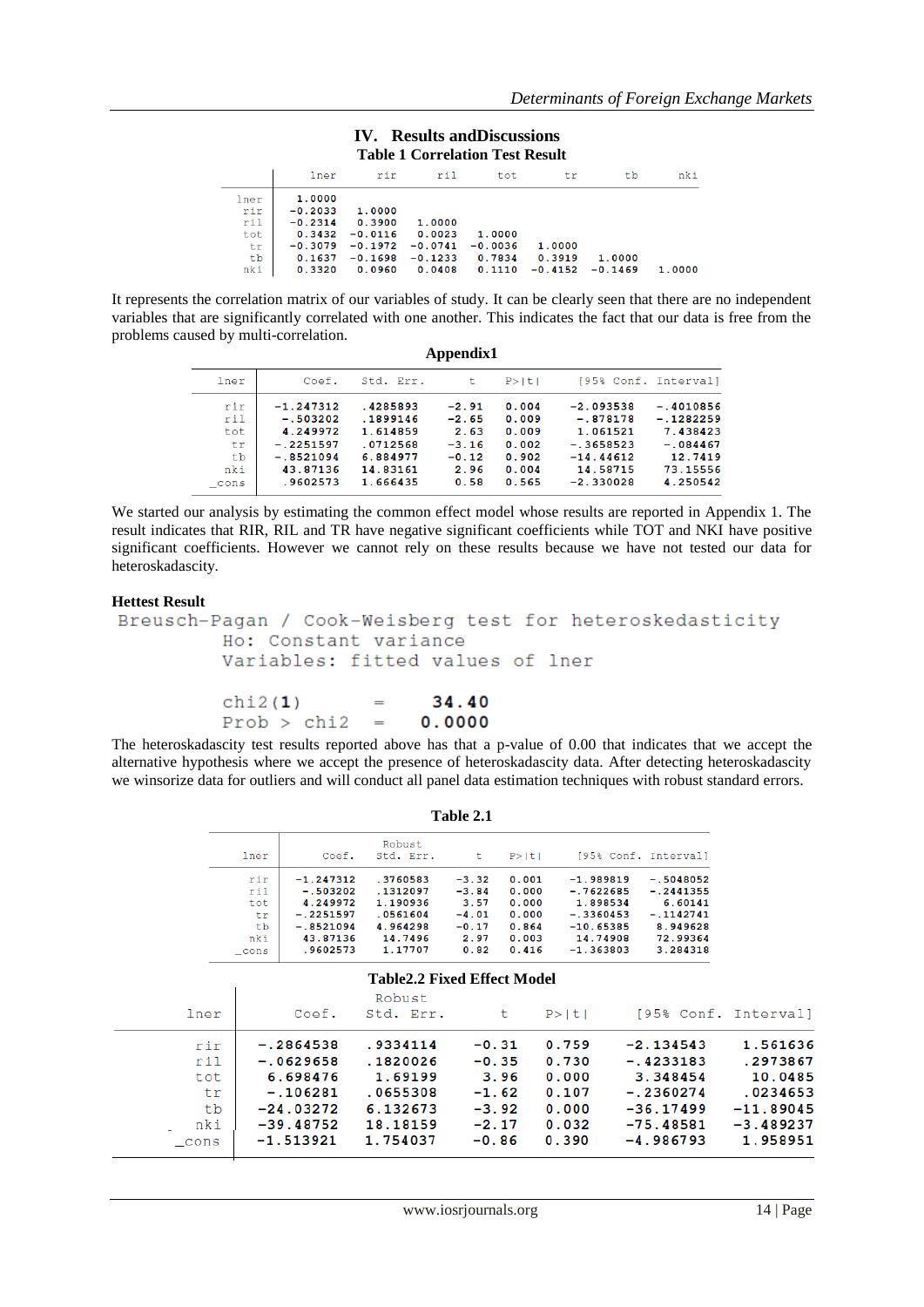## **2.3Random Effect model**

| lner | Coef.       | Robust<br>Std. Err. | Ζ       | P >  Z | [95% Conf. Interval] |             |
|------|-------------|---------------------|---------|--------|----------------------|-------------|
| rir  | $-2.405429$ | .7112342            | $-3.38$ | 0.001  | $-3.799422$          | $-1.011435$ |
| ril  | $-.2555702$ | .1983883            | $-1.29$ | 0.198  | $-.6444041$          | .1332636    |
| tot  | 3.323701    | 1.239853            | 2.68    | 0.007  | .8936341             | 5.753768    |
| tr   | $-.0067045$ | .0592566            | $-0.11$ | 0.910  | $-.1228454$          | .1094364    |
| tb   | $-12.84275$ | 5.685978            | $-2.26$ | 0.024  | $-23.98706$          | $-1.698434$ |
| nki  | $-48.886$   | 19.06606            | $-2.56$ | 0.010  | $-86.2548$           | $-11.5172$  |
| cons | 2.392649    | 1.532619            | 1.56    | 0.118  | $-.6112292$          | 5.396528    |

Table 2.1, Table 2.2, Table2.3 outlines the results obtain by estimating Common effect model, Random effect model and fixed effect model with robust standard errors.

The common effect model indicates that RIR, RIL, TR have negative significant coefficients while TOT and NKI have positive significant coefficients. However we are not in the position yet to finalize our results as common effect model has a serious disadvantage of assuming cross sectional homogeneity.

In order for more Robust result we conducted fixed effect model and random effect models with robust standard error. The fixed effect model indicates positive significant coefficients for TOT and negative significant of TB and NKI. Whereasresults of random effect model indicate RIR, RIL, TB and NKI have negative significant coefficients while TOT haspositive significant coefficients.

The results random effect model and common effect model are in serious disagreement with each other. This in order to select best model that gives most generalize able androbust result we will run Housman Test.

### **Housman Test Result**

```
Test: Ho: difference in coefficients not systematic
    chi2(48) = (b-B)' [(V_b-V_B)^(-1)] (b-B)67.53
   Prob>chi2 =0.0329(V b-V B is not positive definite)
```
The Housman test was carried under the alternative hypothesis that indicated to accept the results of random effect model. The result clearly indicates p-value of 0.03 by virtue of which you will accept result of random effect model.

# **RIR:**

The Relative interest rate has negative significant coefficients that indicate if interest rate in home country increases with respect to foreign country then exchange rate will favor more in foreign country. Our sample consists of developing countries where general interest rate is higher and thus exchange rate suffers adversely. Our results are in conformity with Interest Rate Parity Theory and previous researches like ZakariaM, Ahmed andIqbal M, 2007.

# **TOT:**

Terms of Trade indicates whether home country is offering favorable terms and conditions to facilitate to foreign trade have a positive significant coefficient. This clearly indicates that a more open policy towards trade have positive significant impact exchange rate of home country results are conformity to previous researches like BailleR.T & McMahon P.C 1989.

# **TB:**

Trade Balance indicates the difference between exports and imports of host and foreign country. The negative significant coefficients of this variable indicate that when host country is importing more its exchange rate will suffer a loss. Our results are conformity with theory and past researchlike Wright J.H, 2003.

#### **NKI:**

Net capital Inflow has negative significant coefficients indicates that more and more investments are made in the home country, the exchange rate of home country will improve with respect to foreign country. As our exchange rate is express in terms of home country one unit of foreign currency and increase in foreign currency will improve position of local currency. Then we will be paying less units of local currency to buy one unit of foreign currency.

# **V. Conclusion**

The study aim was conducted to see the determinants of exchange rate in developing countries. We constructed panel data of four developing countries with 172 firm years' observations of every variable. Our results concluded with a positive significant coefficient for RIR, RIL and NKI. Our results suggest that interest